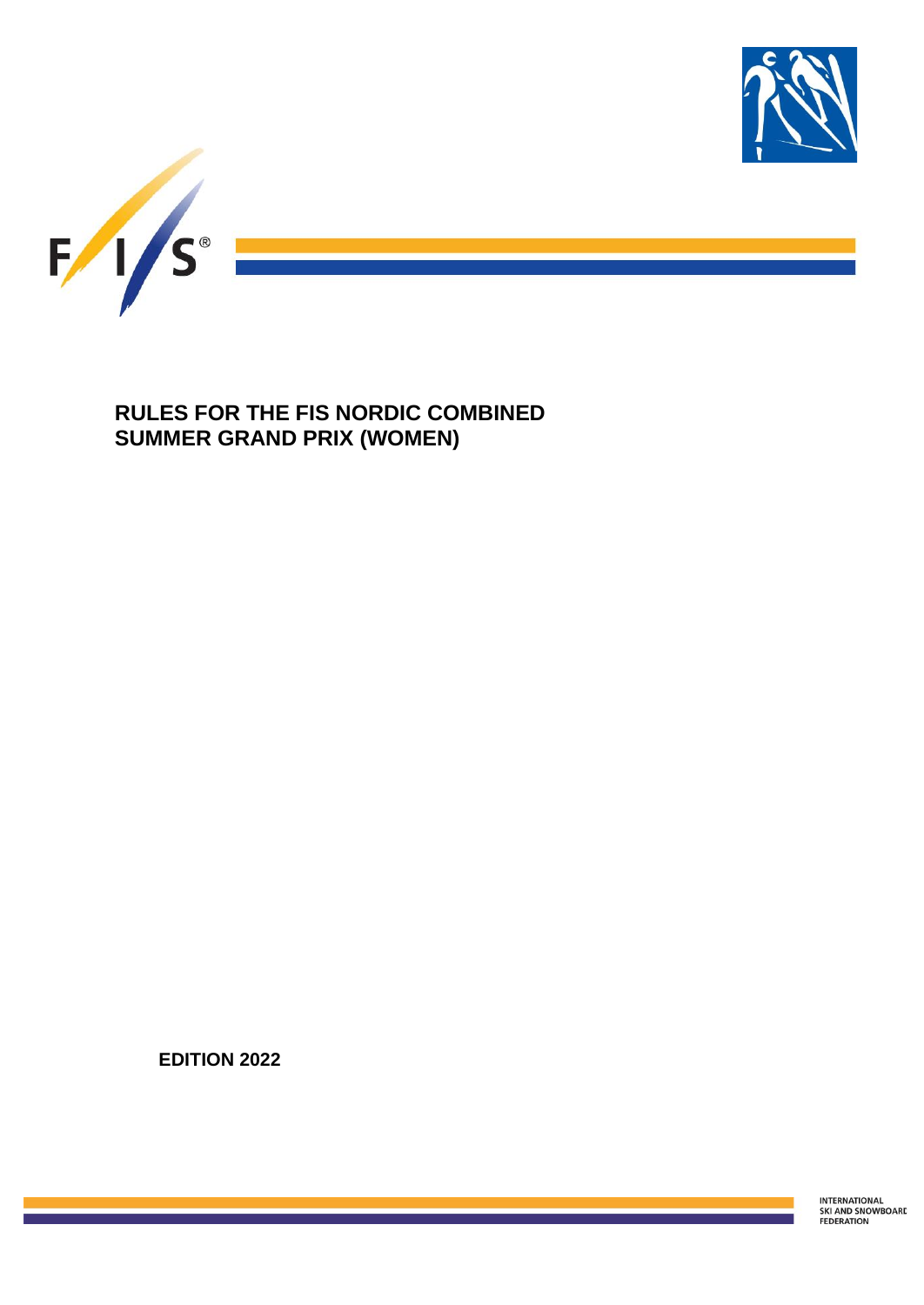### **RULES FIS SUMMER GRAND PRIX NORDIC COMBINED WOMEN 2022**

Legend: SGPNC-W = FIS Summer Grand Prix Nordic Combined Women

#### **1. Calendar Planning, Entry and Appointment of the Competitions**

#### **1.1 FIS Summer Grand Prix Nordic Combined Women**

- 1.1.1 Each National Ski Association is entitled to apply to host SGPNC-W competitions (Individual and Team competitions) to the Nordic Combined Committee by the preestablished deadline.
- 1.1.2 The application has to be made two years in advance and on the official FIS entry form. The application form must show the expiration date of the hill and course certificate.
- 1.1.3 The last SGPNC-W event of the competition season is the SGPNC-W final. The overall SGPNC-W prize-giving ceremony will take place in connection with the SGPNC-W final.

#### **1.2 Appointment of the SGPNC-W Events**

- 1.2.1 The Nordic Combined Committee examines: The suitability of the hill and course in question for SGPNC-W competitions by means of the valid certificate
- 1.2.2 According to the result of this evaluation and the proposed dates the Nordic Combined Committee establishes a provisional SGPNC-W competition schedule. The final SGPNC-W competition calendar for the current season requires the approval of the FIS Council.

#### **1.3 Date Protection**

1.3.1 Only one SGPNC-W event can take place on the same date.

#### **1.4 Cancellations**

In the event that the selected competition site cannot be used, the respective National Ski Association must cancel the event(s) and this must be done at the latest thirty (30) days before the competition.

### **2. Distribution of Points**

#### **2.1 Individual Competition**

| $1st$ place = 100 pts    | $11th$ place = 24 pts | $21st$ place = 10 pts |
|--------------------------|-----------------------|-----------------------|
| $2nd$ place = 80 pts     | $12th$ place = 22 pts | $22nd$ place = 9 pts  |
| $3rd$ place = 60 pts     | $13th$ place = 20 pts | $23rd$ place = 8 pts  |
| $4th$ place = 50 pts     | $14th$ place = 18 pts | $24th$ place = 7 pts  |
| $5th$ place = 45 pts     | $15th$ place = 16 pts | $25th$ place = 6 pts  |
| $6th$ place = 40 pts     | $16th$ place = 15 pts | $26th$ place = 5 pts  |
| $7th$ place = 36 pts     | $17th$ place = 14 pts | $27th$ place = 4 pts  |
| $8th$ place = 32 pts     | $18th$ place = 13 pts | $28th$ place = 3 pts  |
| $9th$ place = 29 pts     | $19th$ place = 12 pts | $29th$ place = 2 pts  |
| $10^{th}$ place = 26 pts | $20th$ place = 11 pts | $30th$ place = 1 pt   |

2.1.1 In case of equality in points between competitors, each athlete receives the points corresponding to the rank. The following place is omnitted.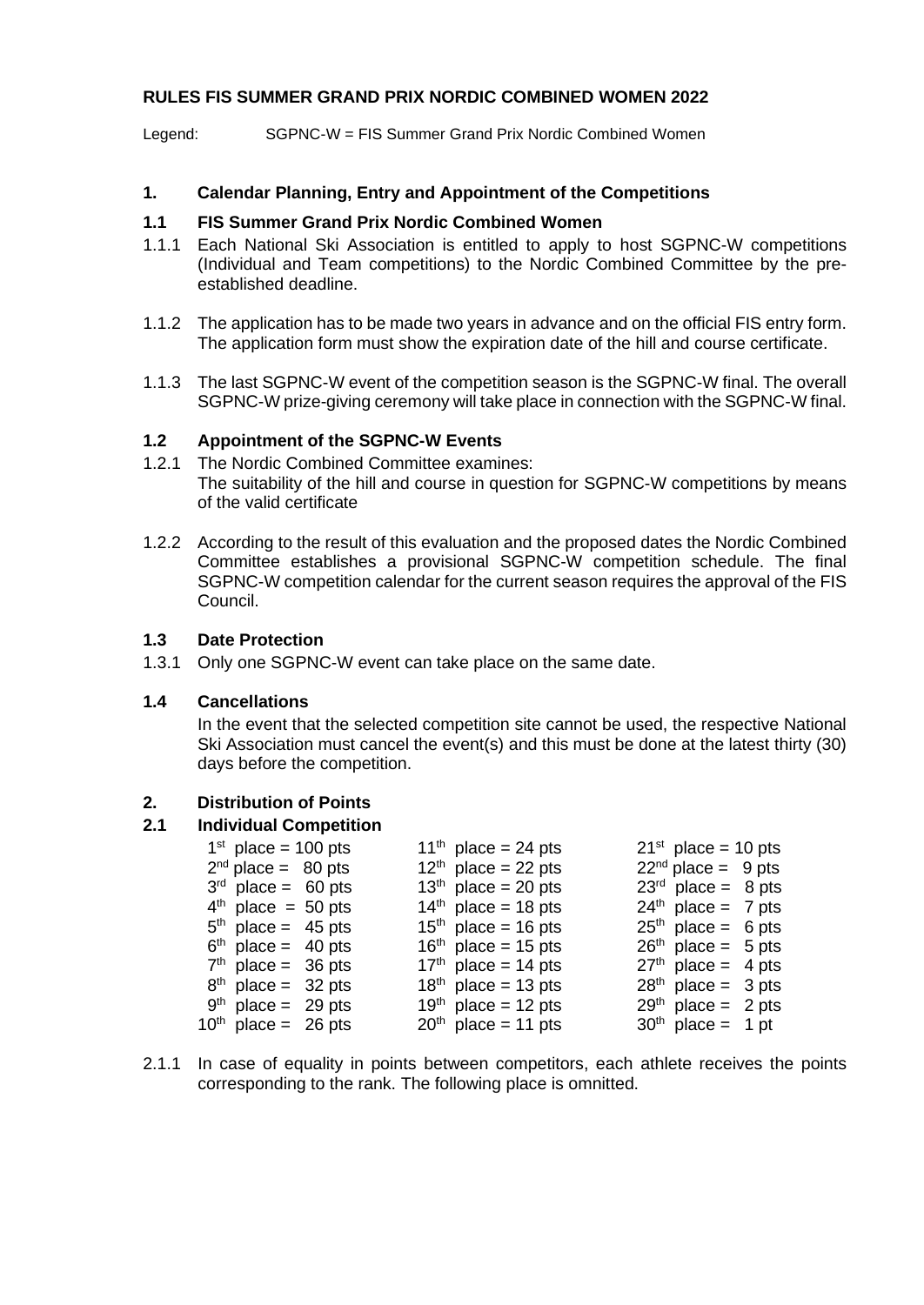# **2.2 Team Competitions**

## 2.2.1 **Team Competition / Mixed Team Competiton (aliquot per gender)**

| $1st$ place = 400 pts | $5th$ place = 200 pts |
|-----------------------|-----------------------|
| $2nd$ place = 350 pts | $6th$ place = 150 pts |
| $3rd$ place = 300 pts | $7th$ place = 100 pts |
| $4th$ place = 250 pts | $8th$ place = 50 pts  |

### 2.2.2 **Team Sprint Competition**

| $1st$ place = 200 pts | $5th$ place = 100 pts |  |
|-----------------------|-----------------------|--|
| $2nd$ place = 175 pts | $6th$ place = 75 pts  |  |
| $3rd$ place = 150 pts | $7th$ place = 50 pts  |  |
| $4th$ place = 125 pts | $8th$ place = 25 pts  |  |

2.2.3 In case of equality in points of teams, each team obtains the points corresponding to the rank The following place is omnitted.

## **3. Grand Prix Evaluation**

## **3.1 Individual Evaluation**

Overall winner of the FIS Summer Grand Prix Nordic Combined Women is the athlete who took part in all competitions and has the highest number of points - all Individual competitions of the current SGP season will be counted.

If two or more competitors have the same number of points at the final evaluation, the order will be determined according to the highest number of individual victories resp. according to the successive ranks in SGPNC-W.

- 3.1.1 The current leader of the SGPNC-W overall evaluation receives the "SGPNC-W yellow leader bib", which she is allowed to keep. The "SGPNC-W yellow leader bib" has to be worn by the leader at the SGPNC-W event, at the official winner's ceremony and at all official Ski Jumping trainings.
- 3.1.2 "Best jumper's bib" (blue) and "best Cross-Country skiers' bib" (red) will be distributed to each of the current leading athletes after each competition. The "best jumper/skier bib" has to be worn by the respective leaders at the SGPNC event and at the official winner´s ceremony.

The basis for calculation is the SGP scoring list, see art 3.1. If there is an equal score in the daily result, each competitor will receive the points assigned to the rank and the following rank will be skipped

3.1.3 All bibs including leader bibs are to be provided by the OC.

### **3.2 Nation's Cup**

The sum of the points of all competitors from one nation of all SGPNC-W of the current season – including the points of the Team- and share of the Mixed Team competitions – will be taken into consideration for the SGPNC-W evaluation per nation. In case of an equality of points in the SGPNC-W nations' evaluation, the better ranking order of the different competitions (Individual as well as Team competitions) will decide.

### **3.3 Team Sprint Competition**

According to the number of the Nations Quota a maximum of three (3) teams per nation are allowed to start.

### **3.4 Mixed Team Competition**

According to the number of the Nations Quota (men) a maximum of two (2) teams per nation are allowed to start.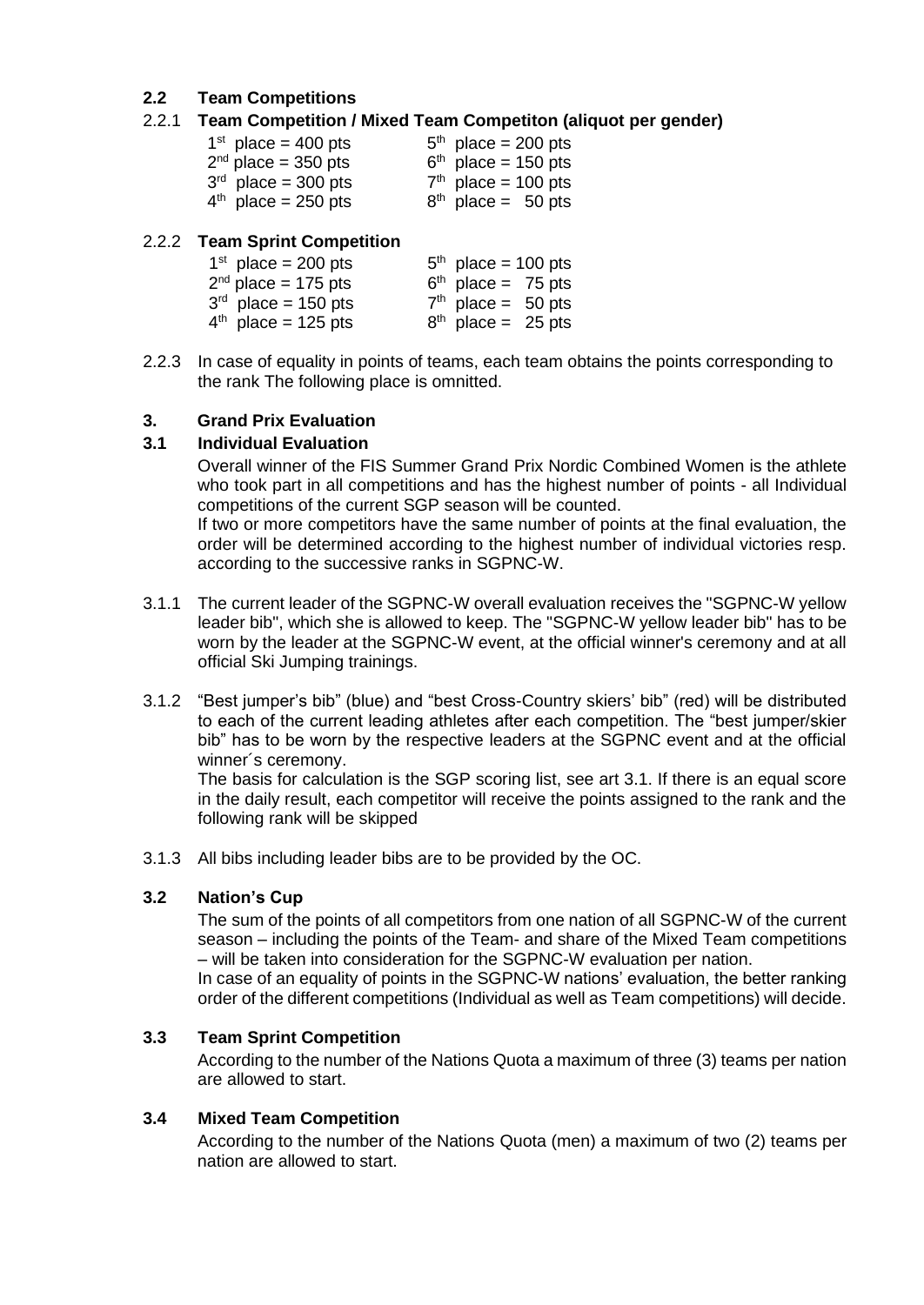# **4. Competition Mode**

### **4.1 Competition Conduct**

The Summer Grand Prix Nordic Combined Women is to be carried out according to the articles of the ICR and additional rule descriptions.

### **4.2 PCR**

The Provisional Competition Round (PCR) will be carried out according to the regulations for a competition round. The scores can be used as a result for the start of the CC race only if the actual competition round Ski Jumping cannot be carried out. This score can be used only one time as a maximum for a weekend.

### **4.3 Starting Order**

The starting order of the FIS Summer Grand Prix Nordic Combined Women will be determined by the current Summer Grand Prix ranking (reverse order). For the first event the final WCNC-W standing from the previous season (2021/2022) is decisive. Competitors without points will be drawn.

The starting order of a Team competition is based on a Nation´s Cup SGP ranking. If the SGP starts with a Team- or Mixed Team competition the final Nations Cup standing (men) from the previous season (2021/2022) is decisive. It means the best team of the leading nation starts with the highest bib in jumping competition.

### **4.4 Cross-Country Race**

For the FIS Summer Grand Prix "Roller Skis" will be used. The wearing of a helmet is mandatory. During the race poles must be used. Glasses and Protectors (for elbows and knees) are [recommended.](http://dict.leo.org/ende?lp=ende&p=Ci4HO3kMAA&search=recommended&trestr=0x8004)

### **5.** Material – Commitments "Roller Skis"

The competitor will receive roller skis for the competition. The service for the roller skis will be conducted by the producing company. The distribution will be made by draw. Any manipulation on the roller skis will be punished with disqualification.

### **6. Control of Equipment**

Equipment controls take part according to the latest definition of FIS.

### **7. Quota of Participants**

Only competitors with a FIS-Code are allowed to be entered.

Each National Ski Association has full responsibility for the qualification of its competitors for SGPNC-W competitions and for their ability to handle the jumping hills being used.

## **7.1 Allowed to start are**

- a) Competitors, who have already gained WCNC-W points.
- b) Competitors, who have already gained COCNC-W points.
- c) Competitors, who took part last season in a WCNC-W, COCNC-W, Alpencup, Youthcup or JWSC competition

Age Categories, see ICR art. 521.1

### **8. FIS Officials**

For every competition FIS will appoint a Technical Delegate, a TD-Assistant, a TDnational, the RD-Assistant, the Equipment controller and five judges. The Organizing Committee is responsible for the cost of travel and accommodation for the all above mentioned persons according to the ICR. The travel and accommodation for the technicians of the roller ski company and accommodation for the Swiss Timing has also to be covered by the OC.